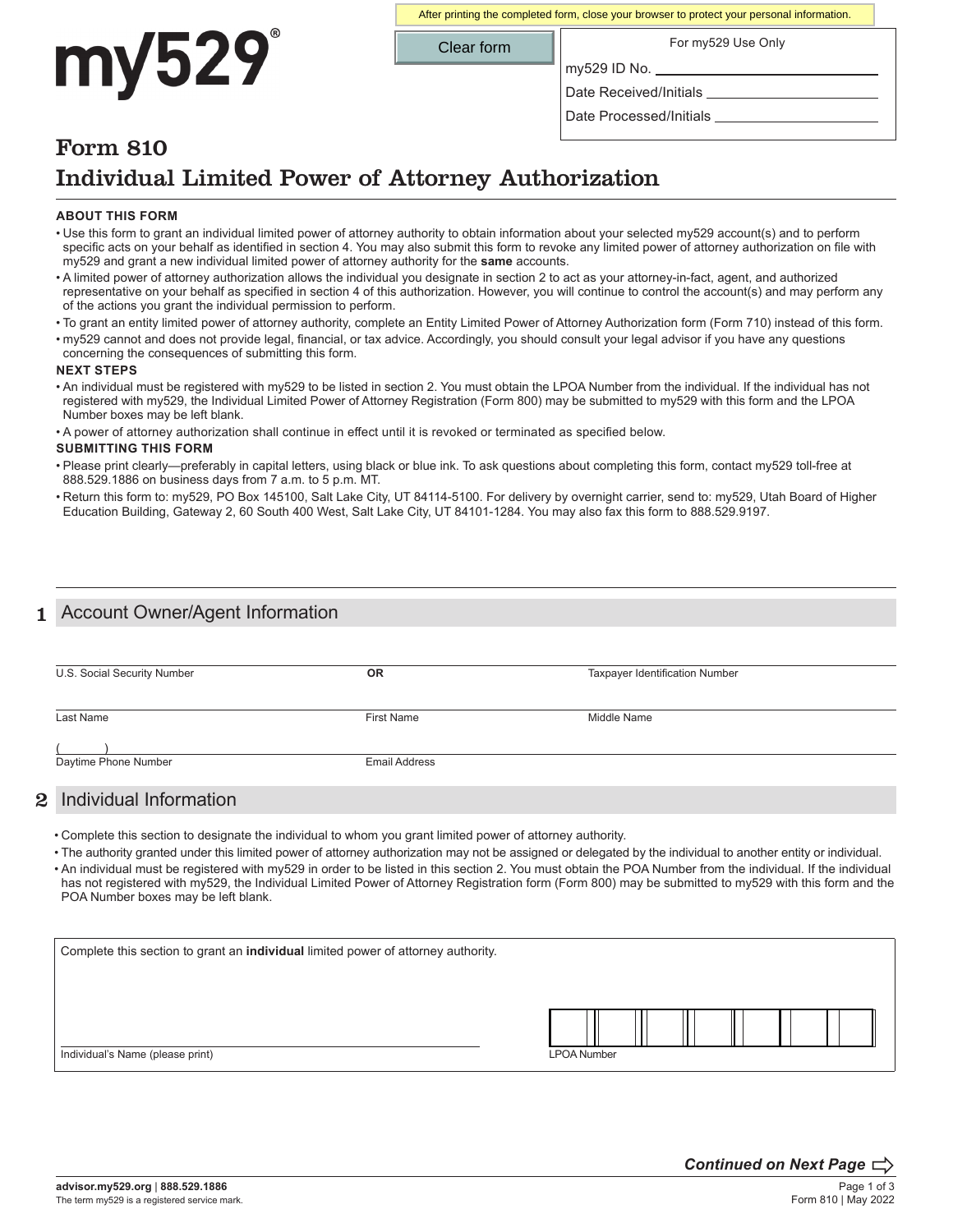## 3 my529 Account Selection Information

Complete section 3A or 3B to specify the my529 accounts for which you are granting an individual limited power of attorney authority.

You may grant only one limited power of attorney for all your my529 accounts with the same beneficiary.

**Initial** in the box at left to grant the individual designated in section 2 limited power of attorney authority for ALL my529 accounts for ALL beneficiaries for which you are currently the account owner/agent. The authorization level you select in section 4 will apply to ALL of your accounts. A. Accounts for All Beneficiaries (Initial on line at left. e.g.,  $\overset{\textup{M}\textup{D}}{\sim}$  ) **Initial after printing Initial After Printi** 

#### **OR**

#### B. Accounts for Selected Beneficiaries

**Provide beneficiary information below to grant the individual designated in section 2 limited power of attorney authority for all my529 accounts for which you are the account owner/agent for each of the listed beneficiaries.**

| Beneficiary's Name (Last, First)                                                                                                                                       | Date of Birth (mm/dd/yyyy) | U.S. Social Security Number or Taxpayer Identification Number |  |  |
|------------------------------------------------------------------------------------------------------------------------------------------------------------------------|----------------------------|---------------------------------------------------------------|--|--|
| Beneficiary's Name (Last, First)                                                                                                                                       | Date of Birth (mm/dd/yyyy) | U.S. Social Security Number or Taxpayer Identification Number |  |  |
| Beneficiary's Name (Last, First)                                                                                                                                       | Date of Birth (mm/dd/yyyy) | U.S. Social Security Number or Taxpayer Identification Number |  |  |
| Beneficiary's Name (Last, First)                                                                                                                                       | Date of Birth (mm/dd/yyyy) | U.S. Social Security Number or Taxpayer Identification Number |  |  |
| If the number of beneficiaries exceeds the space available, attach a separate page showing the information requested in this section for the additional beneficiaries. |                            |                                                               |  |  |

## 4 Authorization Level for Limited Power of Attorney

- Complete this section to designate the individual's level of limited power of attorney authority for your my529 accounts selected in section 3.
- You may only designate **one** level of authority for all of the accounts selected in section 3 of this form. To grant a different level of authority for other accounts you own, please complete separate form(s).

The authority granted to the individual is limited to the authority designated in the table below and does not include the following actions:

The individual may not change, add, or delete the following account information:

The individual may not take any of the following actions: • Open a new my529 account on your behalf

• Transfer funds to my529 accounts for which you are not the

- Account owner/agent
- Beneficiary
- Primary and/or secondary successors
- Addresses of the owner, beneficiary, or successors
- **After printing, please initial only ONE level of authority (the lowest level is Level 1, the highest level is Level 3).**

account owner

| Print, then                                                           |                                      | Initiate Transactions Online or with Applicable Form |                                     |                                                 |                  |  |
|-----------------------------------------------------------------------|--------------------------------------|------------------------------------------------------|-------------------------------------|-------------------------------------------------|------------------|--|
| initial on only<br><b>ONE line</b><br>$(e.g., \underline{\text{MD}})$ | <b>Obtain Account</b><br>Information | Contributions                                        | Investment<br><b>Option Changes</b> | <b>Transfers Within</b><br><b>Your Accounts</b> | Withdrawals      |  |
| Level 1<br>Initial After Printing<br>Low<br>(Informational)           | Online/Phone                         | <b>No</b>                                            | <b>No</b>                           | <b>No</b>                                       | <b>No</b>        |  |
| Level 2<br>Initial After Printing<br>Medium<br>(Limited)              | Online/Phone                         | Yes                                                  | Yes                                 | Yes                                             | <b>No</b>        |  |
| Level 3<br>Initial After Printing<br>High (Limited +<br>Withdrawals)  | Online/Phone                         | Yes                                                  | <b>Yes</b>                          | Yes                                             | Yes <sup>1</sup> |  |

*1 Withdrawal checks may be made payable only to the account owner, the beneficiary, or an eligible educational institution. my529 will not issue checks to other parties. Account owners can link a bank account to receive electronic deposits from my529 account withdrawals initiated online by financial advisors.*

*Check the box at left if you do NOT grant the individual access to copies of your 1099-Q tax forms, which are generated and issued by my529, for the accounts of the beneficiaries designated in section 3. This selection will remain in effect until this Limited Power of Attorney Authorization is either (1) revoked or (2) my529*  receives, for the accounts of the beneficiaries designated in section 3, a Limited Power of Attorney Authorization form (Form 710 or 810) with a different selection in *this box.*

*For Utah residents/taxpayers only: Check the box at left if you do NOT grant the individual access to copies of your TC-675H tax forms, which are generated and issued by my529. Please note that form TC-675H contains aggregated information about contributions, withdrawals, and transfers for ALL accounts you own (not just the accounts of the beneficiaries designated in section 3). This selection will remain in effect until this Limited Power of Attorney Authorization is either (1) revoked or (2) my529 receives, for any account you own, a Limited Power of Attorney Authorization form (Form 710 or 810) with a different selection in this box.*

*Continued on Next Page*